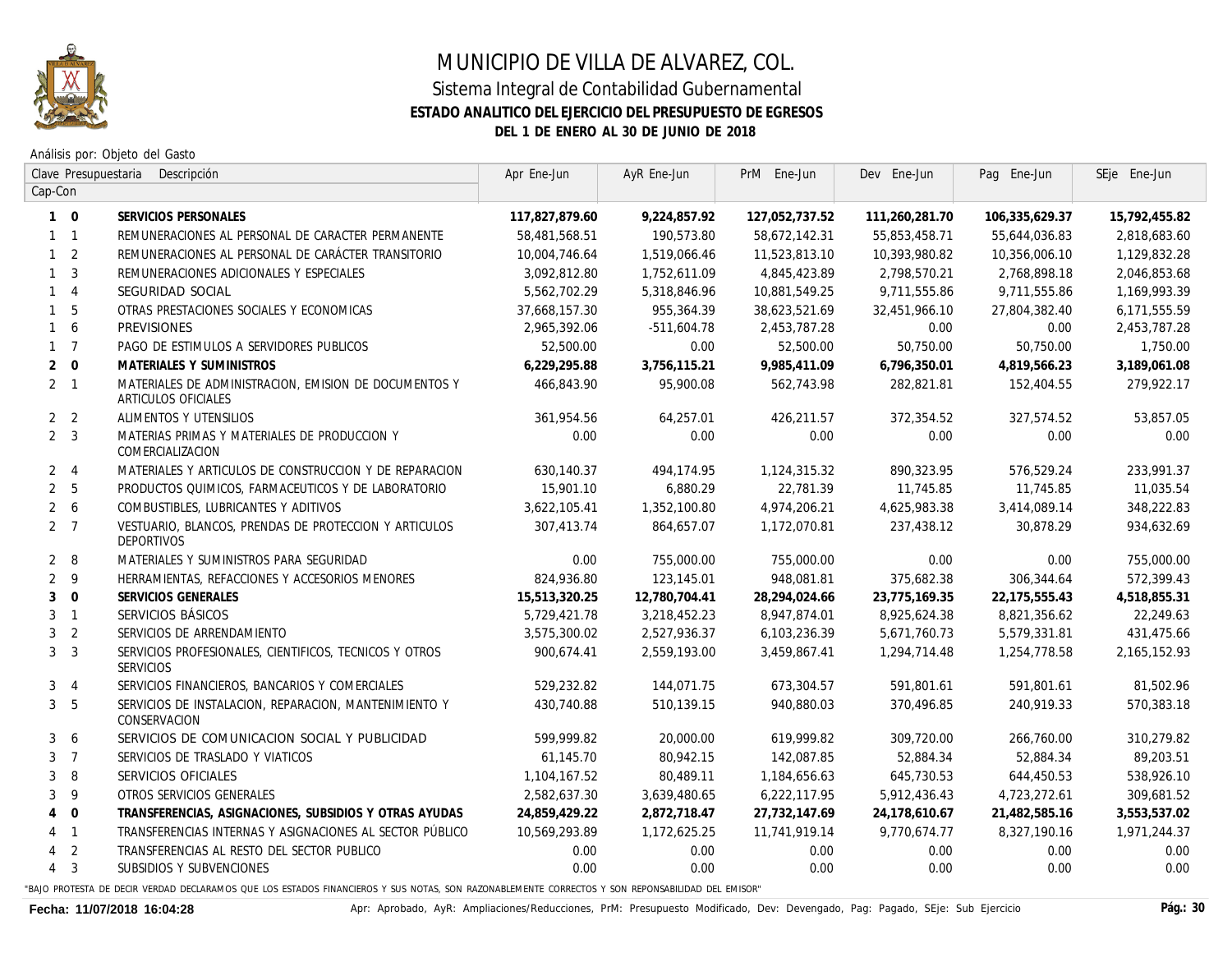

## MUNICIPIO DE VILLA DE ALVAREZ, COL. Sistema Integral de Contabilidad Gubernamental **ESTADO ANALITICO DEL EJERCICIO DEL PRESUPUESTO DE EGRESOS DEL 1 DE ENERO AL 30 DE JUNIO DE 2018**

Análisis por: Objeto del Gasto

| Clave Presupuestaria<br>Descripción |                          |                                                                  | Apr Ene-Jun   | AyR Ene-Jun   | PrM Ene-Jun   | Dev Ene-Jun      | Pag Ene-Jun   | SEje Ene-Jun     |
|-------------------------------------|--------------------------|------------------------------------------------------------------|---------------|---------------|---------------|------------------|---------------|------------------|
|                                     | Cap-Con                  |                                                                  |               |               |               |                  |               |                  |
|                                     | $4 \quad 4$              | AYUDAS SOCIALES                                                  | 1,551,185.65  | 156,010.00    | 1,707,195.65  | 185,354.00       | 139,354.00    | 1,521,841.65     |
| 4                                   | - 5                      | PENSIONES Y JUBILACIONES                                         | 12,738,949.68 | 1,544,083.22  | 14,283,032.90 | 14,222,581.90    | 13,016,041.00 | 60,451.00        |
| 4                                   | - 6                      | TRANSFERENCIAS A FIDEICOMISOS, MANDATOS Y OTROS ANALOGOS         | 0.00          | 0.00          | 0.00          | 0.00             | 0.00          | 0.00             |
|                                     | $4 \overline{7}$         | TRANSFERENCIAS A LA SEGURIDAD SOCIAL                             | 0.00          | 0.00          | 0.00          | 0.00             | 0.00          | 0.00             |
|                                     | 4 8                      | DONATIVOS                                                        | 0.00          | 0.00          | 0.00          | 0.00             | 0.00          | 0.00             |
|                                     | $4\overline{9}$          | TRANSFERENCIAS AL EXTERIOR                                       | 0.00          | 0.00          | 0.00          | 0.00             | 0.00          | 0.00             |
| 5                                   | $\overline{0}$           | BIENES MUEBLES, INMUEBLES E INTANGIBLES                          | 155,592.01    | 4,954,258.45  | 5,109,850.46  | 1,219,683.94     | 658,242.94    | 3,890,166.52     |
|                                     | 5 <sub>1</sub>           | MOBILIARIO Y EQUIPO DE ADMINISTRACION                            | 50,410.09     | 5,172.00      | 55,582.09     | <i>28,640.00</i> | 15,184.00     | 26,942.09        |
|                                     | 5 <sub>2</sub>           | MOBILIARIO Y EQUIPO EDUCACIONAL Y RECREATIVO                     | 10,788.00     | 568,088.44    | 578,876.44    | 568,088.44       | 568,088.44    | 10,788.00        |
| 5                                   | 3                        | EQUIPO E INSTRUMENTAL MEDICO Y DE LABORATORIO                    | 0.00          | 21,810.50     | 21,810.50     | 21,810.50        | 21,810.50     | 0.00             |
| 5                                   | $\overline{4}$           | VEHICULOS Y EQUIPO DE TRANSPORTE                                 | 0.00          | 3,790,000.00  | 3,790,000.00  | 540,000.00       | 0.00          | 3,250,000.00     |
| 5                                   | 5                        | EQUIPO DE DEFENSA Y SEGURIDAD                                    | 0.00          | 0.00          | 0.00          | 0.00             | 0.00          | 0.00             |
| 5                                   | 6                        | MAQUINARIA, OTROS EQUIPOS Y HERRAMIENTAS                         | 94,393.92     | 569,187.51    | 663,581.43    | 61,145.00        | 53,160.00     | 602,436.43       |
| 5                                   | $\overline{7}$           | ACTIVOS BIOLOGICOS                                               | 0.00          | 0.00          | 0.00          | 0.00             | 0.00          | 0.00             |
| 5                                   | 8                        | <b>BIENES INMUEBLES</b>                                          | 0.00          | 0.00          | 0.00          | 0.00             | 0.00          | 0.00             |
| 5                                   | - 9                      | <b>ACTIVOS INTANGIBLES</b>                                       | 0.00          | 0.00          | 0.00          | 0.00             | 0.00          | 0.00             |
| 6                                   | $\overline{\mathbf{0}}$  | <b>INVERSION PUBLICA</b>                                         | 5,826,513.80  | 4,592,174.04  | 10,418,687.84 | 6,262,755.62     | 4,823,808.60  | 4, 155, 932. 22  |
|                                     | 6 1                      | OBRA PUBLICA EN BIENES DE DOMINIO PUBLICO                        | 5,826,513.80  | 4,396,123.18  | 10,222,636.98 | 6,066,704.76     | 4,627,757.74  | 4, 155, 932.22   |
|                                     | 6 <sub>2</sub>           | OBRA PUBLICA EN BIENES PROPIOS                                   | 0.00          | 196,050.86    | 196,050.86    | 196,050.86       | 196,050.86    | 0.00             |
| 6                                   | - 3                      | PROYECTOS PRODUCTIVOS Y ACCIONES DE FOMENTO                      | 0.00          | 0.00          | 0.00          | 0.00             | 0.00          | 0.00             |
|                                     | $7\quad 0$               | INVERSIONES FINANCIERAS Y OTRAS PROVISIONES                      | 240,000.00    | $-240,000.00$ | 0.00          | 0.00             | 0.00          | 0.00             |
|                                     | 7 <sub>1</sub>           | INVERSIONES PARA EL FOMENTO DE ACTIVIDADES PRODUCTIVAS           | 0.00          | 0.00          | 0.00          | 0.00             | 0.00          | 0.00             |
|                                     | 7 <sup>2</sup>           | ACCIONES Y PARTICIPACIONES DE CAPITAL                            | 0.00          | 0.00          | 0.00          | 0.00             | 0.00          | 0.00             |
|                                     | 7 <sup>3</sup>           | COMPRA DE TITULOS Y VALORES                                      | 0.00          | 0.00          | 0.00          | 0.00             | 0.00          | 0.00             |
|                                     | 7 <sub>4</sub>           | CONCESION DE PRESTAMOS                                           | 0.00          | 0.00          | 0.00          | 0.00             | 0.00          | 0.00             |
|                                     | 7 <sub>5</sub>           | INVERSIONES EN FIDEICOMISOS, MANDATOS Y OTROS ANALOGOS           | 0.00          | 0.00          | 0.00          | 0.00             | 0.00          | 0.00             |
|                                     | 7 6                      | OTRAS INVERSIONES FINANCIERAS                                    | 0.00          | 0.00          | 0.00          | 0.00             | 0.00          | 0.00             |
|                                     | 7 <sup>9</sup>           | PROVISIONES PARA CONTINGENCIAS Y OTRAS EROGACIONES<br>ESPECIALES | 240,000.00    | -240,000.00   | 0.00          | 0.00             | 0.00          | 0.00             |
| 8                                   | $\overline{0}$           | PARTICIPACIONES Y APORTACIONES                                   | 0.00          | 0.00          | 0.00          | 0.00             | 0.00          | 0.00             |
|                                     | 8 1                      | PARTICIPACIONES                                                  | 0.00          | 0.00          | 0.00          | 0.00             | 0.00          | 0.00             |
| 8                                   | $\overline{3}$           | APORTACIONES                                                     | 0.00          | 0.00          | 0.00          | 0.00             | 0.00          | 0.00             |
| 8                                   | 5                        | CONVENIOS                                                        | 0.00          | 0.00          | 0.00          | 0.00             | 0.00          | 0.00             |
| 9                                   | $\overline{0}$           | DEUDA PUBLICA                                                    | 16,494,473.26 | 1,294,294.91  | 17,788,768.17 | 79,211,656.36    | 19,942,791.23 | $-61,422,888.19$ |
| 9                                   | $\overline{\phantom{0}}$ | AMORTIZACION DE LA DEUDA PUBLICA                                 | 3,077,459.62  | 204,791.00    | 3,282,250.62  | 3,080,964.59     | 3,080,964.59  | 201,286.03       |
| 9                                   | $\overline{2}$           | INTERESES DE LA DEUDA PUBLICA                                    | 1,582,188,42  | 1,089,503.91  | 2,671,692.33  | 2,671,475.58     | 2,671,475.58  | 216.75           |
|                                     |                          |                                                                  |               |               |               |                  |               |                  |

"BAJO PROTESTA DE DECIR VERDAD DECLARAMOS QUE LOS ESTADOS FINANCIEROS Y SUS NOTAS, SON RAZONABLEMENTE CORRECTOS Y SON REPONSABILIDAD DEL EMISOR"